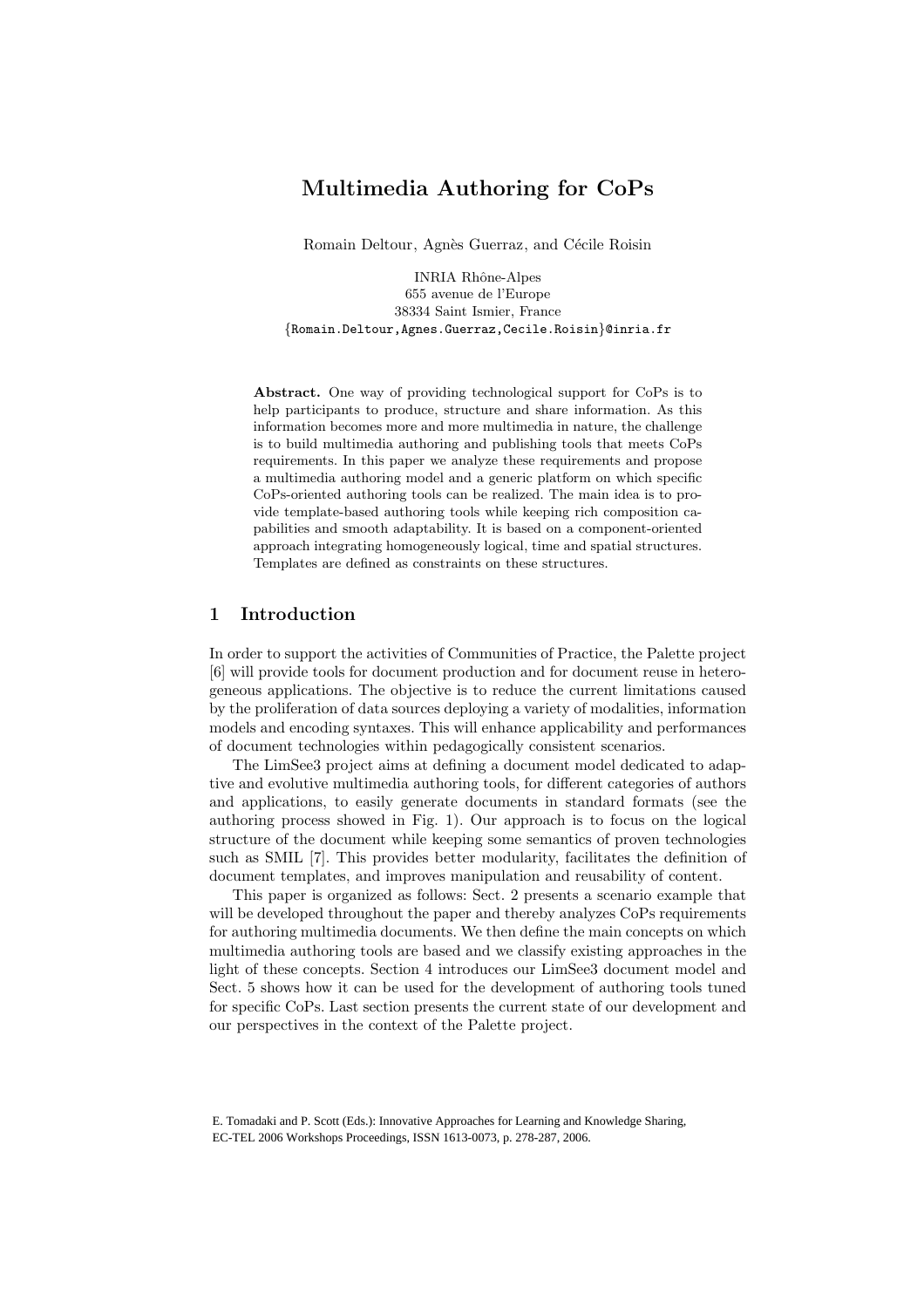Multimedia Authoring for CoPs 279



Fig. 1. The authoring process in LimSee3

## 2 Real-Life Example and Requirements of CoPs

The instrumentation of CoPs heavily relies on communication technologies. In this paper we are concerned with communication through sharing and collaborative authoring of information. We are studying scenarios where experience and knowledge are shared by means of multimedia data, such as annotated video or synchronized slideshow. The key point is that in CoPs, content readers are also content creators but usually have no skills in multimedia authoring. We develop below a concrete scenario of how a particular CoP shares information and then we identify the main requirements of multimedia authoring in such situations.

### 2.1 Experience sharing between reps

Studies of experiences at companies such as Xerox [8] have demonstrated that CoPs, as the copier repair technicians ("tech reps") CoP, are a very effective way for professionals to share informal or tacit knowledge gained from experience in the field. This sharing of tips, which could not be found in training manuals or classroom settings, was critical to help the tech reps do a better job and was even ultimately fostered by Xerox.

The practice of creating and exchanging stories has two important aspects. First of all, telling stories helps to diagnose the state of a troublesome machine. Reps begin by extracting a history from the users of the machine and with this and the machine as their starting point, they construct their own account. If they cannot tell an adequate story on their own then they seek help from specialists or colleagues (over coffee or lunch).

Brown took example on one service call observed by the ethnograph Orr in [12]. A rep confronted a machine that produced copious raw information in the form of error codes and obligingly crashed when tested. As the error codes and the nature of the crashes did not correspond, the case immediately fell outside the directive training and documentation provided by the organization. Unfortunately, the problem also fell outside the rep's accumulated, improvised experience ; his technical specialist was equally baffled. Solving the problem in situ required constructing a coherent account of the malfunction out of the incoherence of the data and the documentation. To do this, the rep and the specialist embarked on a long story-telling procedure. They explored the machine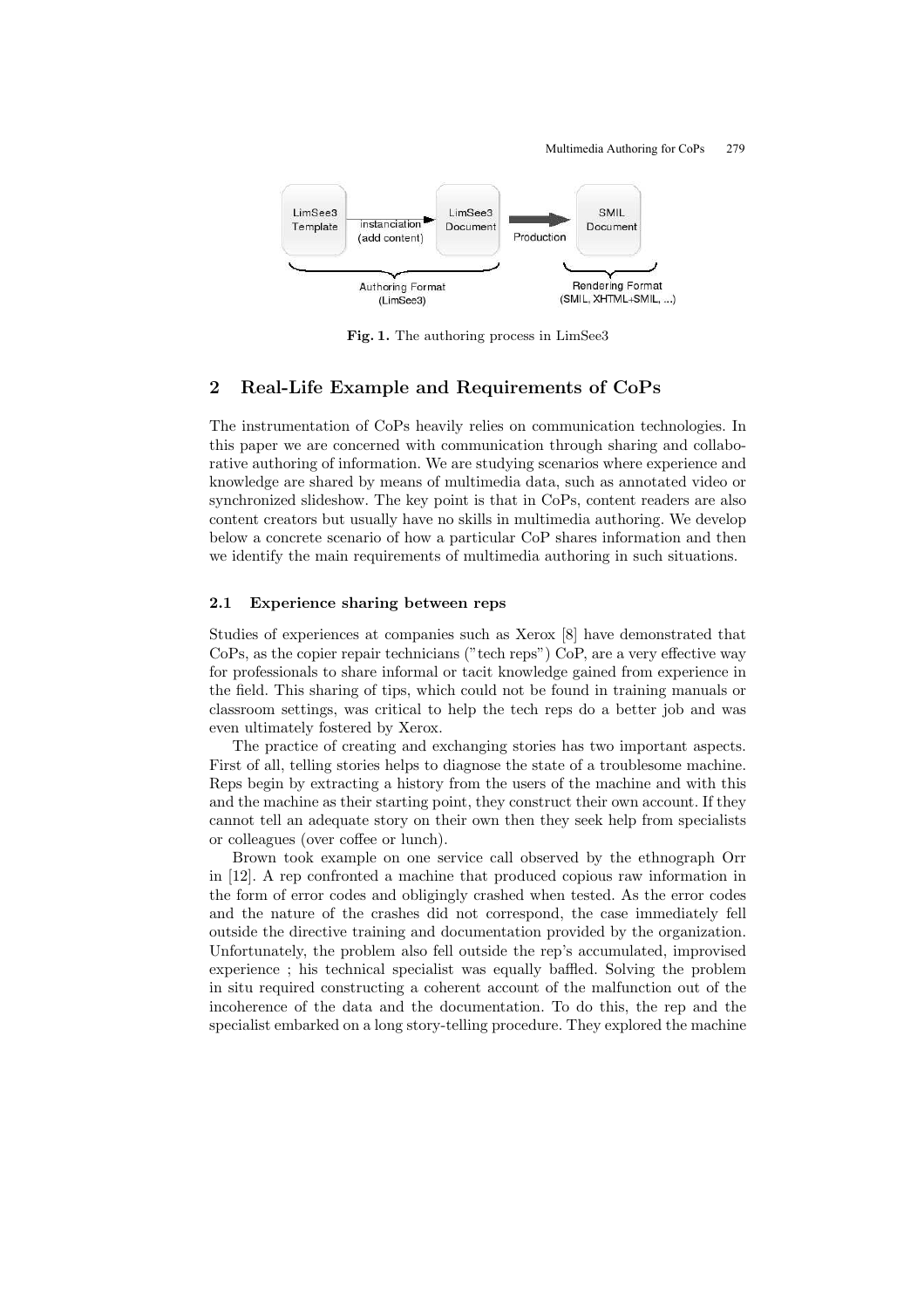or waited for it to crash for collecting data such as logs, screenshots, sound records. The rep and specialist recalled and discussed other occasions on which they had encountered some of the present symptoms via phone calls, webcam records, user feedback... Each story presented an exchangeable account that could be examined and reflected upon to provoke old memories and new insights. Yet more tests and more stories were thereby generated. The story-telling process continued forming a purposeful progression from incoherence to coherence.

Ultimately, these stories generated sufficient interplay among memories, tests, the machine's responses, and the ensuing insights to lead to diagnosis and repair. Through story-telling, these separate experiences converged, leading to a shared diagnosis of previously encountered but unresolved symptoms. Rep and specialist were now in a position to modify previous stories and build a more insightful one. They both increased their own understanding and added to their community's collective knowledge. A story, once in the possession of the community, can then be used – and further modified – in similar diagnostic sessions.

The information units that are exchanged in this particular CoP are multimedia story documents that are composed of sequences of story steps where data elements are heterogeneous and multimedia. The challenges are to enrich information with the synchronization of data elements (for instance a phone call with the corresponding webcam excerpt) and to provide a document structure enabling knowledge sharing and reusability (of experience stories).

#### 2.2 Basic requirements

The cooperative platform to be provided to the CoPs must have the two following basic features: (i) authoring tool of stories dedicated to tech reps ; (ii) access tool to read the existing stories on different devices (desktop PC, PDA, mobile phone...). Looking more closely at the ways in which CoPs participants are producing multimedia information, we can identify some requirements for the authoring and presentation platform:

- 1. Simple and efficient authoring paradigms because CoPs members are not (always) computer science technicians.
- 2. Easy and rapid handling of the authoring tool because new members can join CoPs.
- 3. Modular and reusable content because multimedia information results in a co-construction process between members.
- 4. Evolutive structuring of documents because of the dynamic nature of CoPs.
- 5. Use of standard formats because CoPs need portability, easy publishing process and platform-independence.

Basically, our approach proposes a template mechanism to cope with requirements 1 and 2, a component-based structuring enabling requirements 3 and 4, and relies on proven standard technologies to ensure the last requirement. Before further stating our authoring model, we present in the next section the main concepts and approaches of multimedia authoring on which this work is based.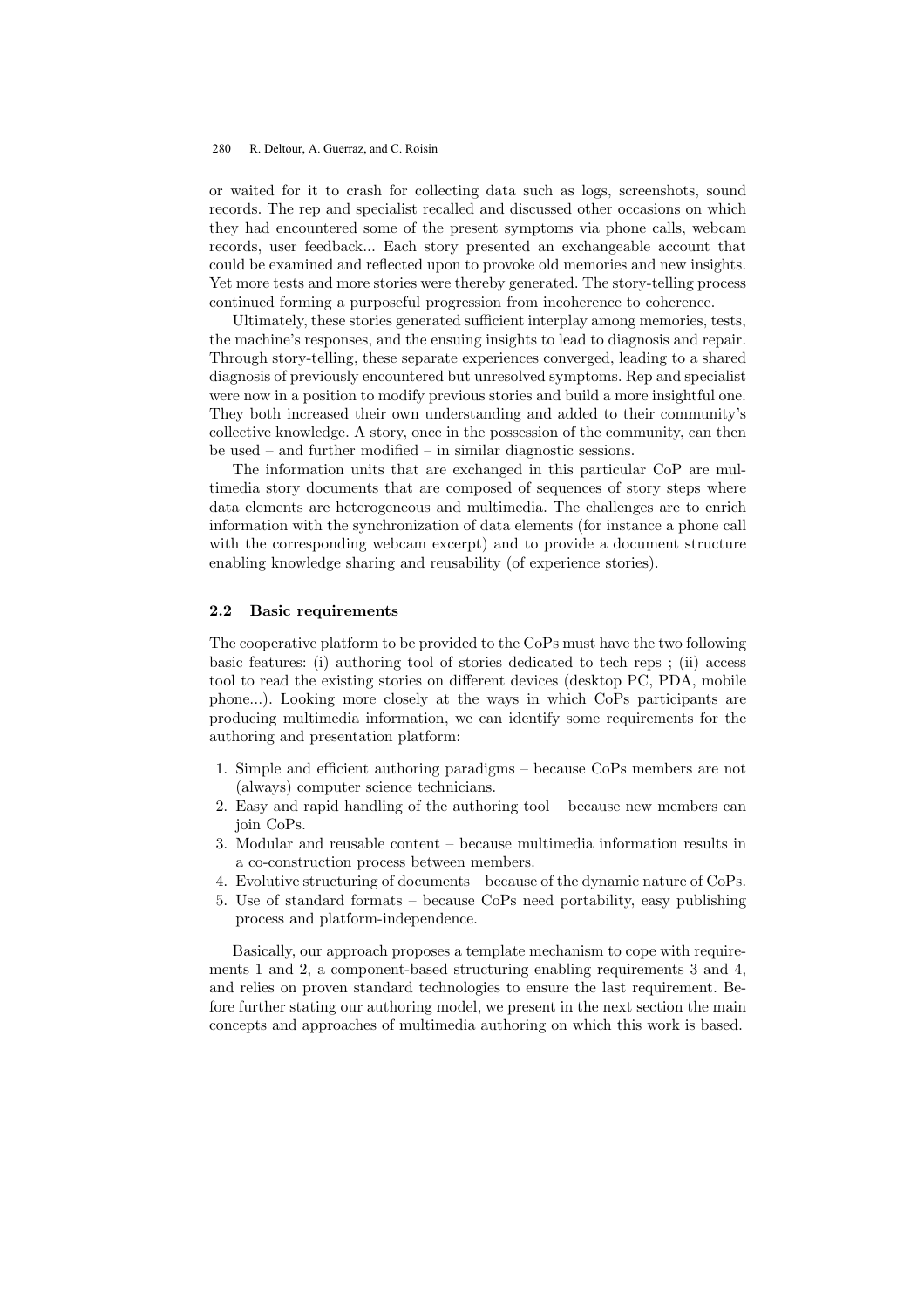### 3 Multimedia Documents and Multimedia Authoring

In traditional text oriented document systems, the communication mode is characterized by the spatial nature of information layout and the eye's ability to actively browse parts of the display. The reader is active while the rendering itself is passive. This active-passive role is reversed in audio-video communications: active information flows to a passive listener or viewer. As multimedia documents combine time, space and interactivity, the reader is both active and passive. Such documents contain different types of elements such as video, audio, still-picture, text, synthesized image, and so on, some of which having intrinsic duration. Time schedule is also defined by a time structure synchronizing these media elements. Interactivity is provided through hypermedia links that can be used to navigate inside the same document and/or between different documents.

Due to this time dimension, building an authoring tool is a challenging task because the WYSIWYG paradigm, used for classical documents, is not relevant anymore: it is not possible to specify a dynamic behavior and to immediately see its result. Within the past years, numerous researches have presented various ways of authoring multimedia scenarios, focusing on the understanding and the expressive power of synchronization between media components: approaches can be classified in absolute-based [1], constraint-based [9], [11], event-based [14] and hierarchical models [7], [15]. Besides, to cope with the inherent complexity of this kind of authoring, several tools [1], [4], [10] have proposed limited but quite simple solutions for the same objective. Dedicated authoring, templatebased authoring and reduced synchronization features are the main techniques to provide reasonable editing facilities. But we can notice that these tools generally also provide scripting facilities to enrich the authoring capabilities and therefore loose in some way their easiness.

Beside timelines, script languages and templates, intermediate approaches have been proposed through "direct manipulation" and multi-views interface paradigms. IBM XMT authoring tool [2] and SMIL tools such as LimSee2 [3] and Grins [5] are good examples. In LimSee2, the time structure of SMIL is represented for instance in a hierarchical timeline as shown in of Fig. 2 (4). Time bars can be moved or resized to finely author the timing scenario. This kind of manipulation has proven very useful to manipulate efficiently the complex structures representing time in multimedia XML documents.

However even if XMT and SMIL are well-established languages, the abovementioned tools are too complex for most users because they require a deep understanding of the semantics of the language (e.g. the SMIL timing model). Moreover these models generally put the time structure at the heart of the document whereas it does not always reflect exactly the logical structure in the way it is considered by the author. Our approach instead sets this logical dimension as the master structure of the document, which is a tree of modular components each one specifying its own time and spatial structures. Additionally, the document can be constrained by a dedicated template mechanism.

A template document is a kind of reusable document skeleton that provides a starting point to create document instances. Domain specific template systems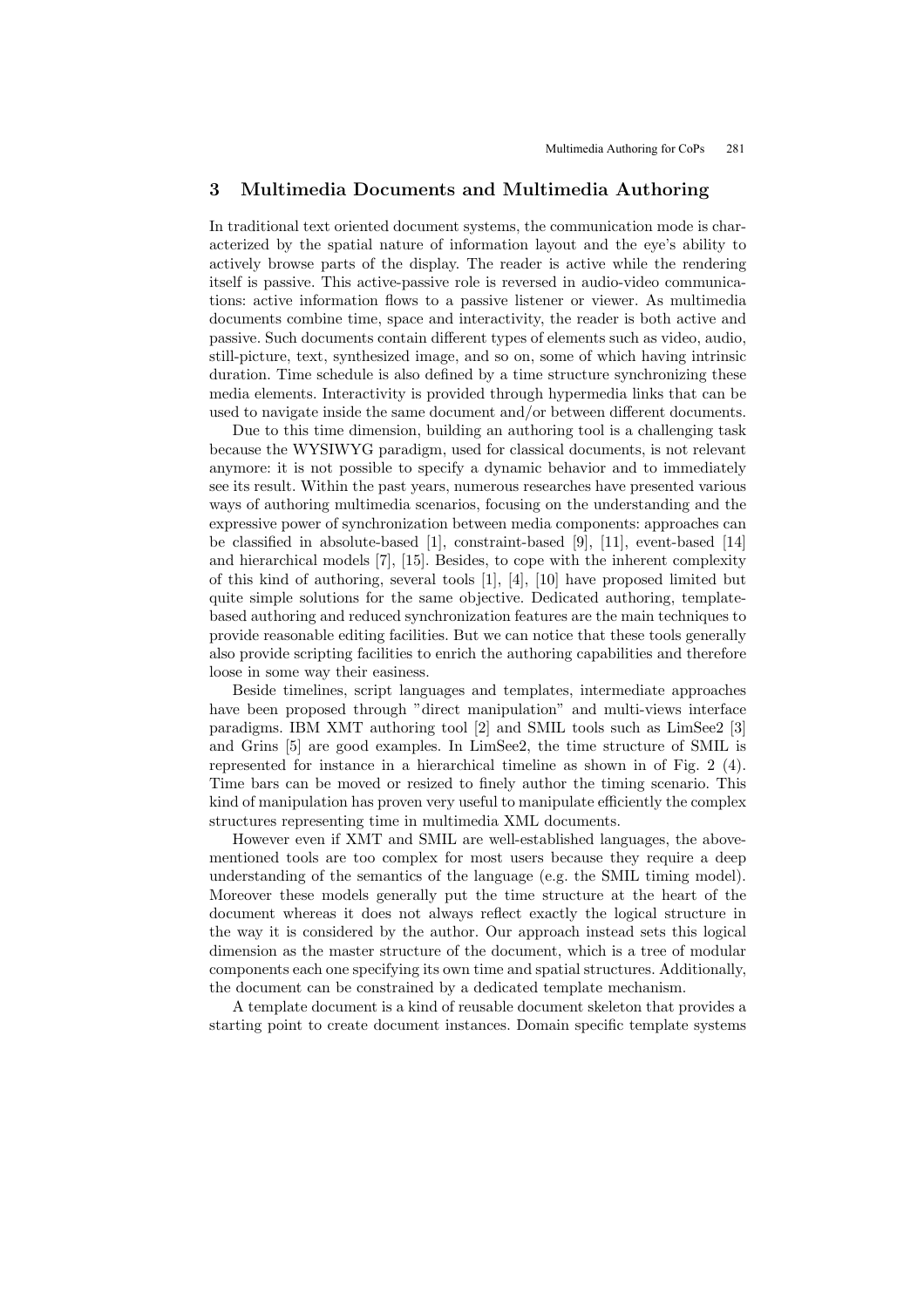

Fig. 2. Multiview authoring in LimSee2

are a user-friendly authoring solution but require hardly extensible dedicated transformation process to output the rendering format. We chose on the contrary to tightly integrate the template syntax in the document: the template is itself a document constrained by schema-like syntax. The continuum between both template and document permits to edit templates as any other document, within the same environment, and enables an evolutive authoring of document instances under the control of templates. There is no need to define a dedicated language to adapt to each different use case.

We believe that the combination of document structuring and template definition will considerably help CoPs in (i) reusability of materials, (ii) optimization of the composition and life cycle of documents, (iii) development and transmission of knowledge, (iv) drawing global communities together effectively.

# 4 The LimSee3 Authoring Language

### 4.1 Main Features

In the LimSee3 project, we define a structured authoring language independently of any publication language. Elements of the master structure are components that represent semantically significant objects. For instance a story report document is a list of step components. Each step is composed of several media objects and describes a phase of the story (failure description, machine exploration...). Components can be authored independently, integrated in the document structure, extracted for reusability, constrained by templates or referenced by other components.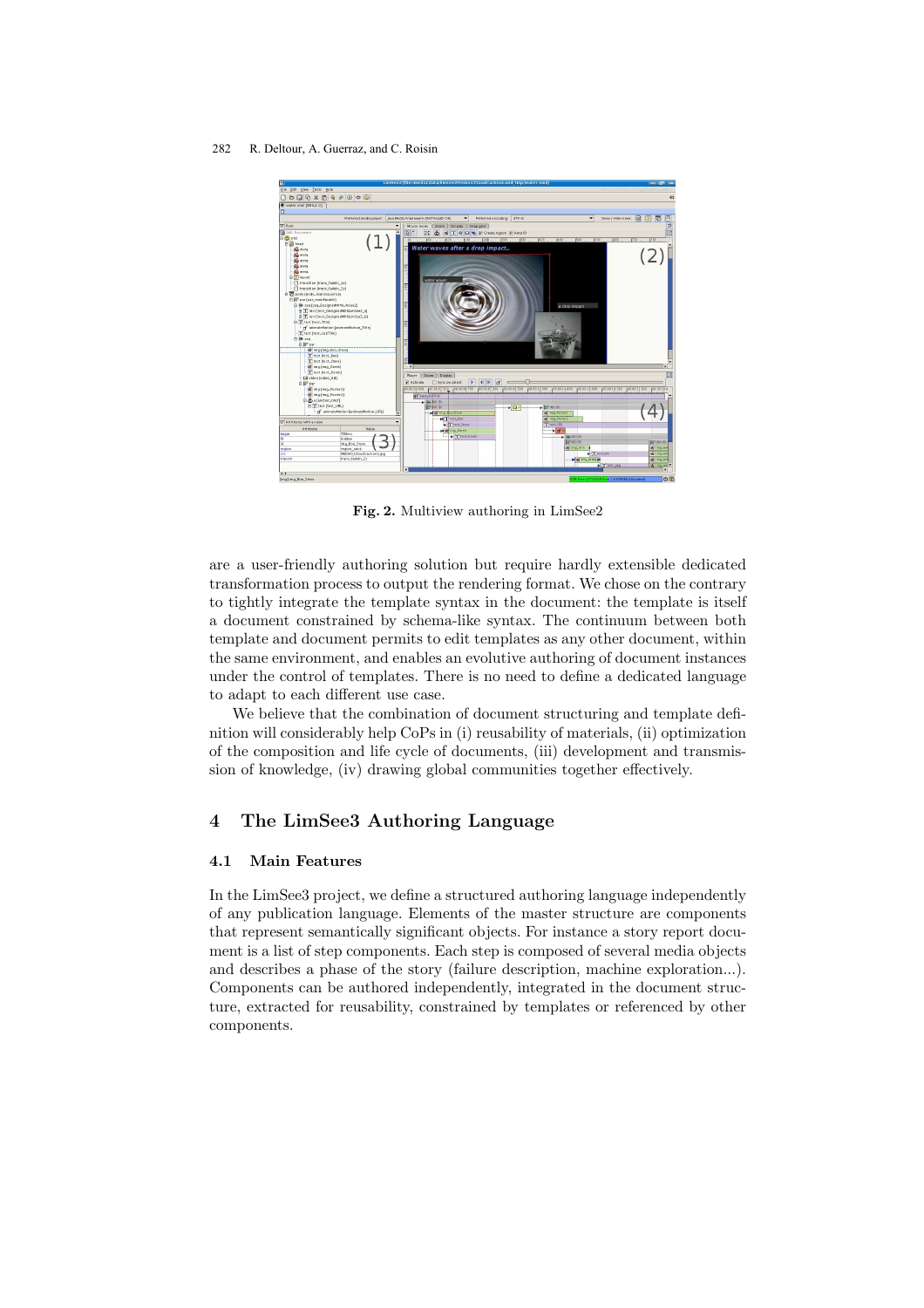The different components of a multimedia document are often tightly related one with another: when they are synchronized or aligned in space, when one contains an interactive link to another, and so on. Our approach, which is close to the one proposed in [13] is for each component to abstract its dependencies to external components by giving them symbolic names that are used in the timing and layout sections. This abstraction layer facilitates the extraction of a component from its context, thus enhancing modularity and reusability.

Finally, the goal was to rely on proven existing technologies, in both contexts of authoring environments and multimedia representation. The timing and positioning models are wholly taken from SMIL. Using XML provides excellent structuring properties and enables the use of many related technologies. Among them are XPath, used to provide fine-grained access to components, and XSLT, used in templates for structural transformation and content generation.

The authoring language is twofold: it consists in a generic document model for the representation of multimedia documents, and it defines a dedicated syntax to represent templates for these documents.

#### 4.2 Document Model

A document is no more than a document element wrapping the root of the object hierarchy and a head element containing metadata. This greatly facilitates the insertion of the content of a document in a tree of objects, or the extraction of a document from a sub-tree of objects.

A compound object is a tree structure composed of nested objects. Each compound object is defined by the object element with the type attribute set to compound. It contains a children element that lists children objects, a timing element that describes its timing scenario and a layout element that describes its spatial layout.

The value of the required localId attribute uniquely identifies the component in the scope of its parent object, thereby also implicitly defining a global identifier id when associated with the localId of the ancestors. In Example 1, the first child of object step1 has the local id copyLog and hence is globally identified as step1.copyLog.

The timing model, and similarly the positioning model, is taken from SMIL 2.1. The timing element defines a SMIL time container. The timing scenario of a component is obtained by composition of the timed inclusions defined by the timeRef elements, whose refId attributes are set to local ids of children.

```
<document xmlns="http://wam.inrialpes.fr/limsee3/"
 xmlns:smil="http://www.w3.org/2005/SMIL21/">
  <head><!-- some metadata --></head>
 <object localId="step1" type="compound">
    <children>
      <object type="text" localId="copyLog">...</object>
      <object type="image" localId="screenshot">...</object>
      <object type="compound" localId="AnnotatedVid">...</object>
```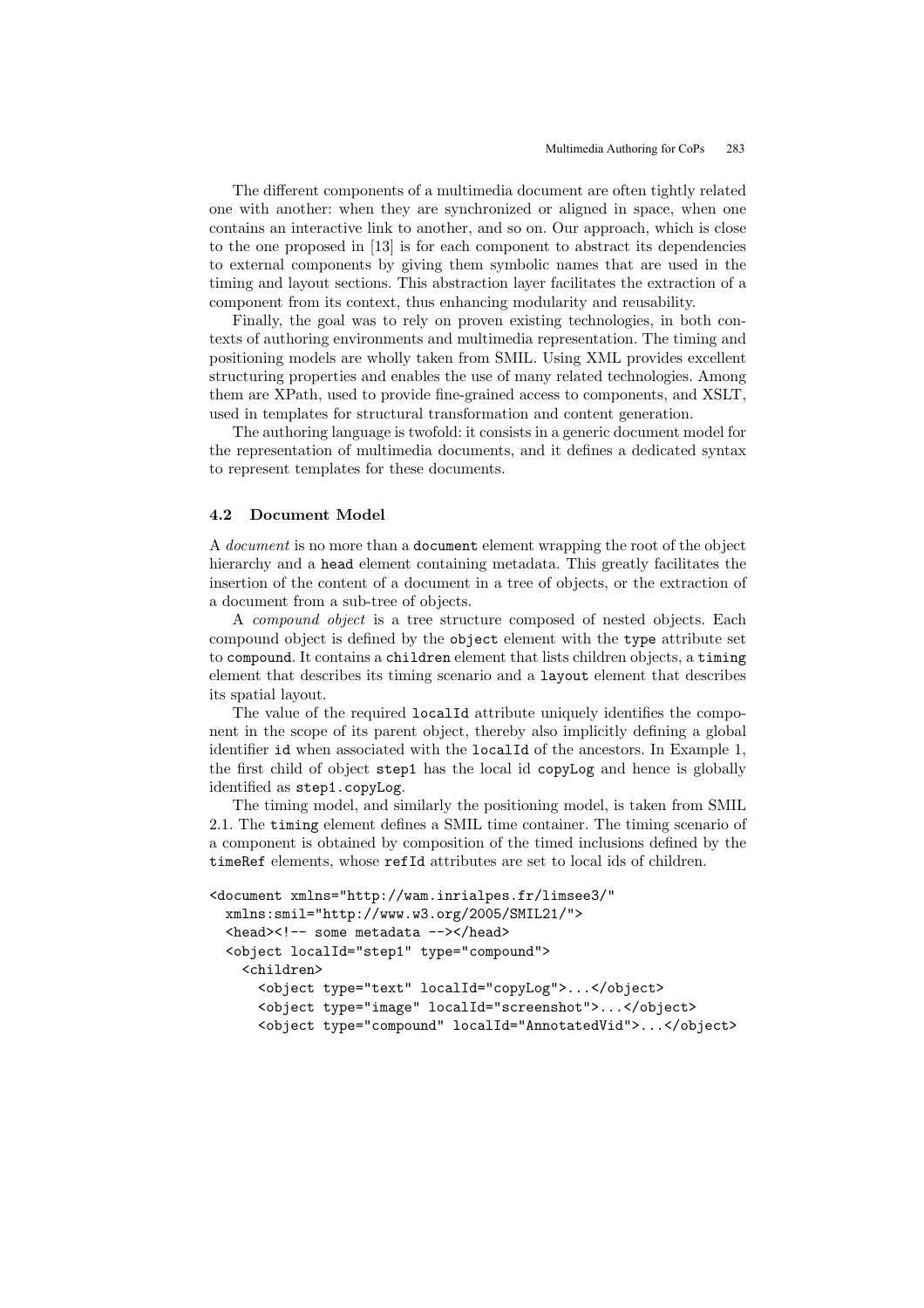```
</children>
   <timing timeContainer="par">
     <timeRef refId="AnnotatedVid" begin="0s"/>
      <smil:seq begin="0s">
        <timeRef refId="screeshot"/>
        <timeRef refId="copyLog"/></smil:seq></timing>
   <layout height="100" width="100">
      <layoutRef refId="AnnotatedVid" left="0"/>...</layout>
</object></document>
```
#### Example 1. A simple story step LimSee3 document

A media object is actually a simple object that wraps a media asset, i.e. an external resource (such as an image, a video, an audio track, a text...) referenced by its URI. It is defined by the object element with the type attribute set to either text, image, audio, video or animation. The URI of the wrapped media asset is the value of the src attribute. Example 2 shows a text media object with local id menuItem1 which wraps the media asset identified by the relative URI ./medias/item1.txt.

Area objects inspired from the SMIL area element can be associated with media objects. They are used for instance to structure the content of a media object or to add a timed link to a media object. An area is defined as an object element with the type attribute set to area. For instance, in Example 2 the media object menuEntry1 has a child area which defines a hyperlink.

Relations of dependency between objects are described independently of their semantics in the document. External dependencies are declared with ref elements grouped inside the related child element of objects. The value of refId of a ref element is the id of the related element and the value of localId is a symbolic name that is used within the object to refer to the related object. For instance, in Example 2, object menuItem1 describes a text that links to the object story.step1, by first declaring the relation in a ref element and then using this external object locally named target to set the value of the href attribute of the link, using attribute and value-of elements taken form XSLT.

```
<object localId="menuItem1" type="txt" src="./medias/item1.txt">
 <related><ref localId="target" refId="story.step1"/></related>
 <children><object type="area" localId="link"/></children>
 <timing>
   <attribute name="begin">
     <value-of refName="target" select="@id"/>.begin</attribute>
   <timeRef refId="link">
      <attribute name="href">
        #<value-of refName="target" select="@id"/></attribute>
</timeRef></timing>...</object>
```
### Example 2. A LimSee3 object with external dependency relations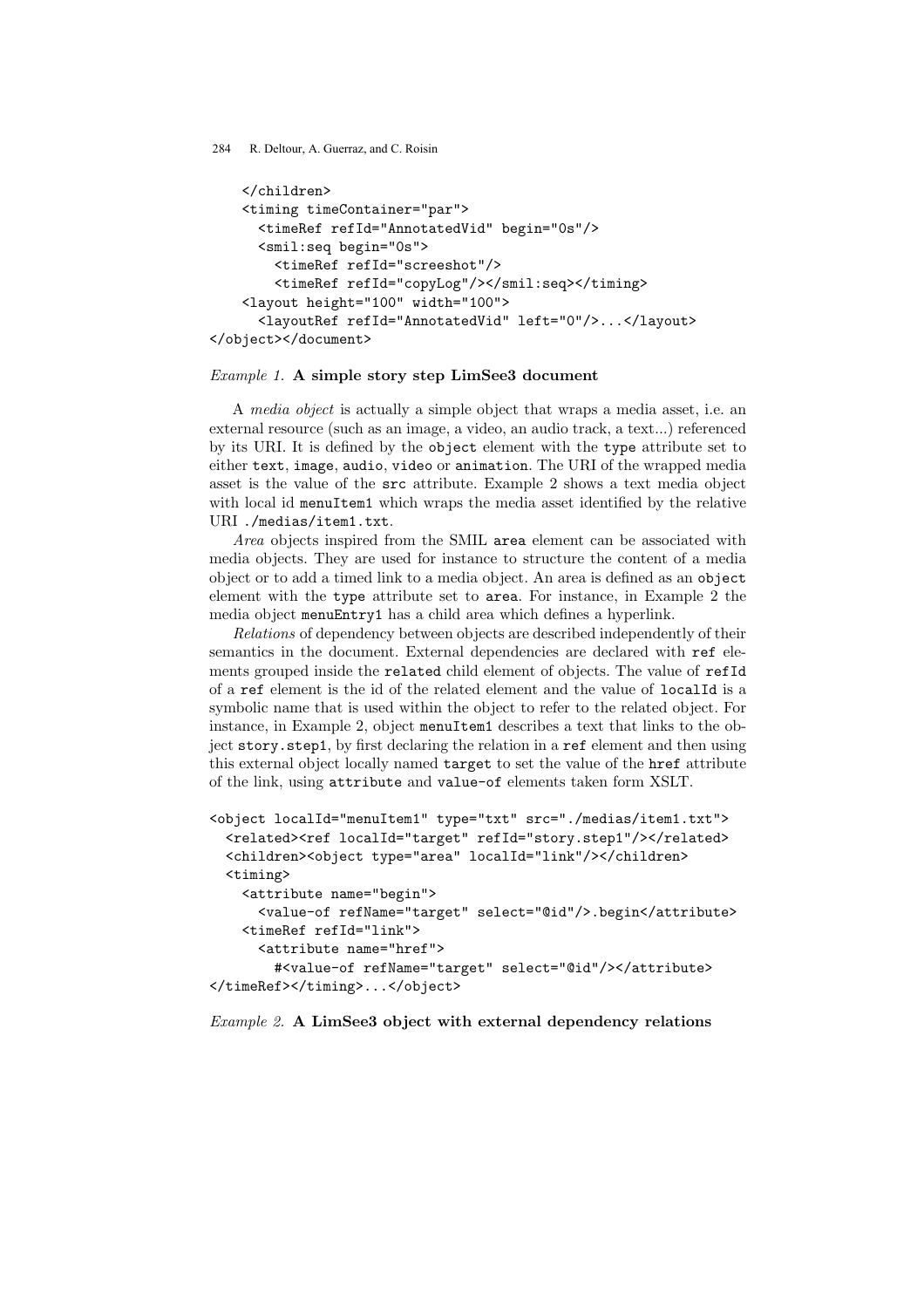#### 4.3 Templates

Template nodes aim at guiding and constraining the edition of the document. In order to have better control and easy GUI set up, the language includes two template nodes: media zone and repeatable structure.

A media zone is a template node that defines a reserved place for a media object. It is represented by the zone element, that accepts a type attribute (text, img, audio, video, animation, any, or a list of these types) to define what types of media object can be inserted in this zone. The author can also specify content that will be displayed to invite the user to edit the media zone with the invite element (of any media type). For instance Example 3 shows a media zone for an image, with textual invitation. During the authoring process zone elements are filled with media objects inserted by the user.

A repeatable structure, represented by the objList element, is a template node that defines a homogeneous list of objects. Each item of the list matches a model object declared in the model child of the list. The cardinality of the list can be specified with the minOccurs and maxOccurs attributes. Example 3 shows a story template document based on an objList named step-list, and partially instanciated with three compound objects respecting the step model. Thanks to the use of XSLT-like syntax, the timing scenario can be specified independently of the content of children instances.

It is possible to lock parts of a document with the locked attribute, to prevent the author from editing anything. This permits for instance to guide more strongly inexperienced users by restricting their access to the only parts of the document that make sense to them.

```
<object localId="story" type="compound">
 <children>
    <objList localId="step-list" maxOccurs="20">
      <model name="step">
        <object type="compound">...</object></model>
      <object type="compound" localId="step1">...</object>
      <object type="compound" localId="step2">...</object>
      <object type="compound" localId="step3">...</object>
 </objList></children>
 <timing>
    <smil:seq begin="1s">
      <for-each
        select="children/objList[@name="step-list"]/object">
        <timeRef>
          <attribute name="refId">
            <value-of select="@localId"/>
    </attribute></timeRef></for-each></smil:seq>
</timing>...</object>
```
Example 3. A partially instanciated story template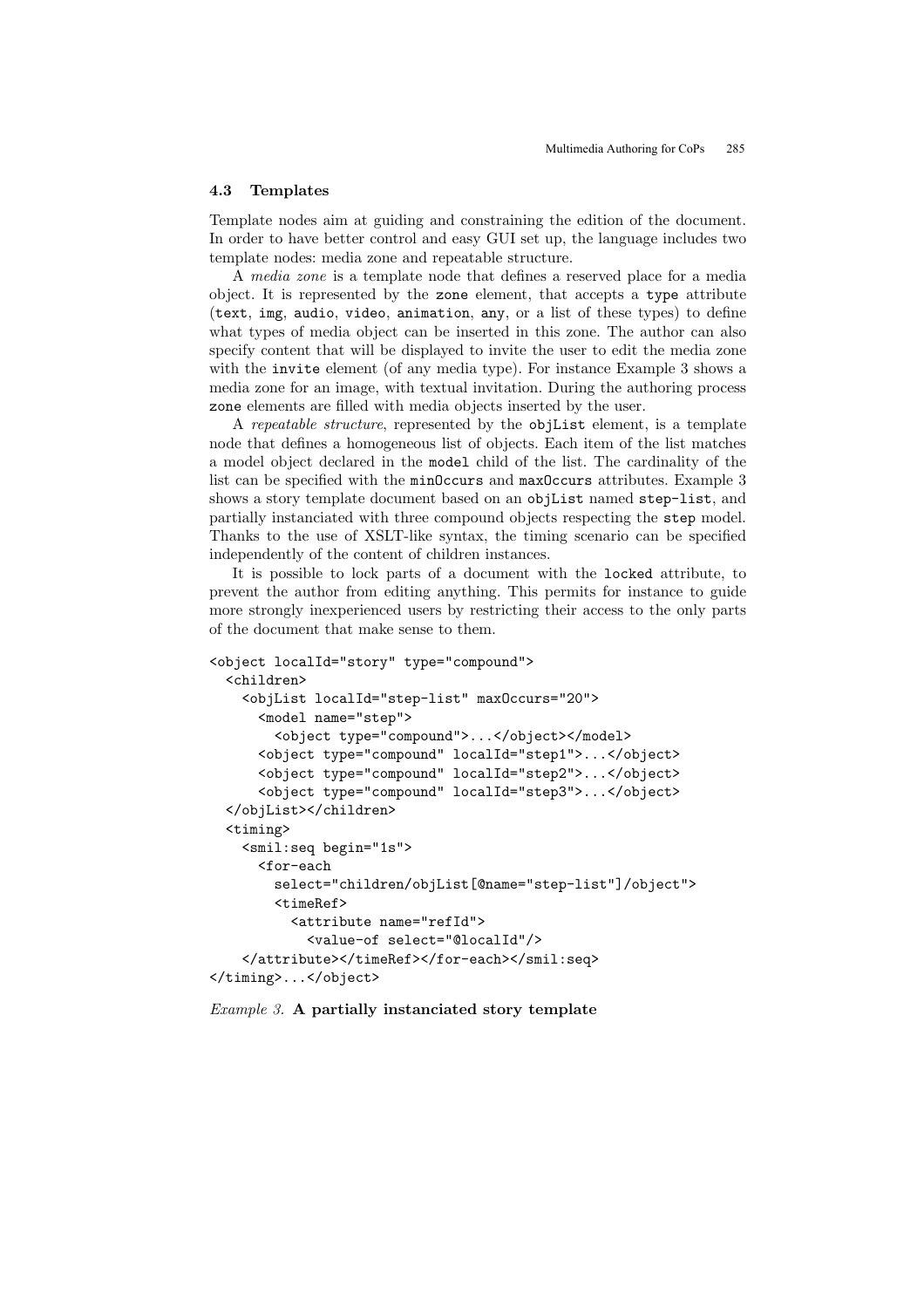

Fig. 3. Authoring with LimSee3

# 5 Authoring with LimSee3

Figure 3 (2) also shows the creation of a template document from an existing document. The main structure of the document, in this case a sequence of story steps, can be constrained by template nodes such as repeatable structures. Additionally, inter-object relations described in Sect. 4 facilitate the extraction of components from their context so that they can be reused in other documents. In the tech reps CoP, a possible workflow is to first create a story report from scratch  $(1)$ , then to extract a template document from this report  $(2)$ , along with a dedicated GUI, to ease the creation of further story reports (1'). This is a typical example of participative design leading to the development of a dedicated tool based on the LimSee3 generic platform.

The LimSee3 model leads to the development of authoring tools that fit the requirements of Sect. 2.2. We are defining a generic platform that permits to manipulate all the elements defined in the model (documents, compound objects, timing and layout details, relations...). It provides features based on the proven authoring paradigms described in Sect. 3 such as multi-views, timeline, structure tree an 2D canvas. In the reps CoP example described in Sect. 2, a tech rep could have used the generic GUI to create the story report ex-nihilo, as shown in Fig. 3 (1), incrementally adding story steps by creating and integrating new objects in the document (resulting in the LimSee3 document of Example 1). Once fully authored, the story report can be persistently added to the base